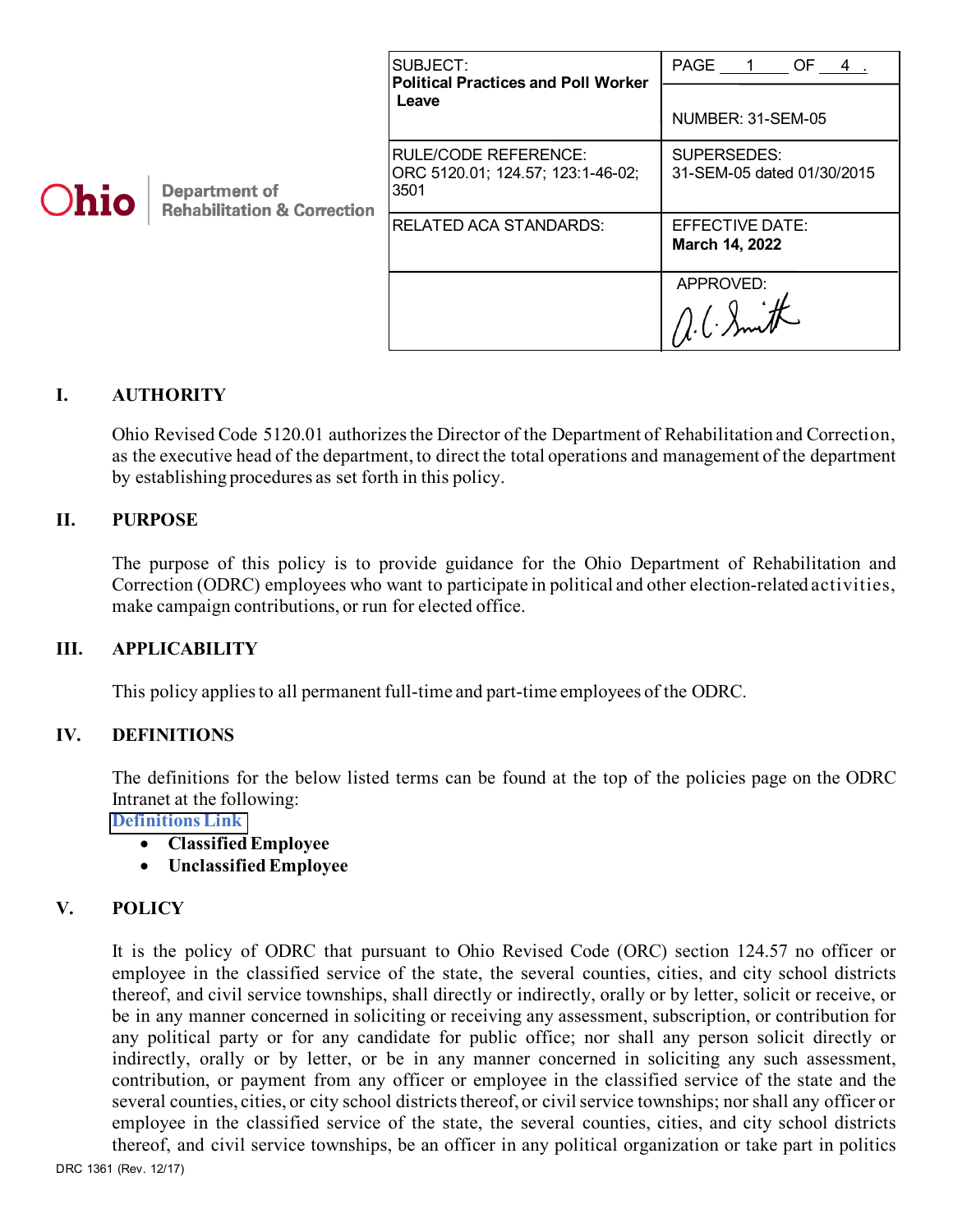# SUBJECT: Political Practices and Poll Worker Leave **Page 1 PAGE 2 OF 4** .

other than to vote as the officer or employee pleases and to express freely political opinions. Employees are not prohibited from serving as a precinct election official or poll worker as described in ORC 3501.

# **VI. PROCEDURES**

# **A. Restricted/Prohibited Activities**

- 1. Classified employees are prohibited by law from engaging in certain election-related activities. A summary of restrictions, permissible, and prohibited activities is attached hereto as Appendix A.
- 2. Unclassified employees are not prohibited from engaging in political activities unless specifically precluded by federal or state constitutional or statutory provisions.
- 3. All classified and unclassified employees must avoid engaging in election-related activity on state time, on state property, or using state equipment (including conference rooms, computers, printers, office supplies, e-mail systems, telephone, copiers, fax machines, vehicles, or any other state property or equipment). In addition, state employees shall not engage in any election-related activities which interfere with, or pose a conflict of interest with respect to, their state duties and responsibilities.

## **B. Reporting Inappropriate Political Activities**

- 1. A classified employee who engages in prohibited political activity is subject to discipline, up to and including removal from their position.
- 2. Any employee who becomes aware of or suspects inappropriate political activities by an ODRC employee shall report such activity to their immediate supervisor in the chain of command or to the managing officer.
- 3. Once a report of an alleged violation of this policy has been received, all information relevant to the violation shall be forwarded to the managing officer.
- 4. The managing officer/designee shall investigate the incident and determine whether, in his/her opinion, a violation of the statutory prohibition has occurred.
- 5. The managing officer shall prepare a brief description of the incident as well as an assessment of the alleged violation and forward this information to the Director.
- 6. The Director/designee shall review the managing officer's report and, if necessary, conduct further investigations to determine what further actions, if any, are required.
- 7. Employees with questions regarding the propriety of a particular activity should contact Legal Services.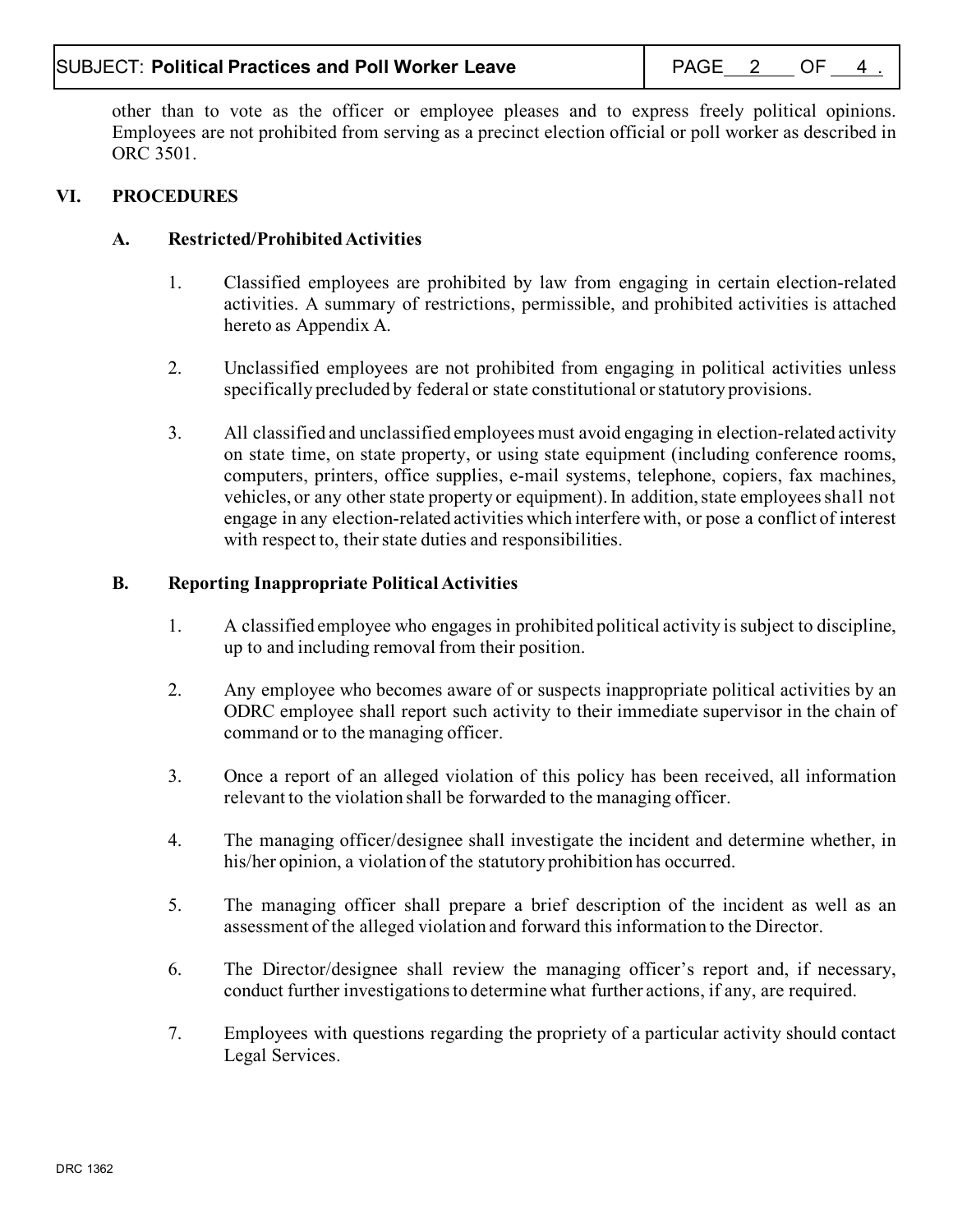# **C. Poll Worker Leave**

Employees requesting poll worker leave and supervisors who received the request for leave must follow the procedures listed below.

- 1. A request for paid time off to serve as a judge of elections on election day shall be submitted to the employee's immediate supervisor at least fourteen (14) calendar days prior to the date of the election or as soon as practicable. To request time off the employee must complete the standard Request for Leave (ADM4258), check the box for "Other" and write "Poll Worker Leave" on the form. The payroll code for this type of leave is POLLV. Additionally, the employee must attach to the request for leave a copy of the employee's certificate of appointment issued by the Board of Elections pursuant to ORC 3501.27(A), a commitment card, or another form of confirmation from the local Board of Elections that the employee will be serving as a judge of elections on a particular election day. Any request for time off that is not timely or presented in the proper manner shall be denied.
- 2. Upon receiving a properly completed request for leave form with the required documentation, the immediate supervisor shall note the date and time the request was received in the supervisor's "Remarks" section. The supervisor is responsible for notifying an employee when the form is not completed properly or when documentation is missing. Such notification shall be given by the supervisor prior to marking the leave form as being received for processing.
- 3. Requests for poll worker leave shall be subject to the operational needs of the employee's work unit. Requests for poll worker leave shall be given the lowest priority as compared to all other types of leave requests received from employees within the work unit for the same date.
- 4. If the number of employees requesting poll worker leave would cause a work unit to not be able to fulfill its operational needs, then request for poll work leave shall be granted in the order they are received. The supervisor's date and time in the remarks section is the sole factor in determining when a request was submitted. Incomplete forms or forms with missing documentation shall not be considered submitted until the error is corrected.
- 5. ODRC can revoke the approval of poll worker leave if operational circumstances of the employee's work unit so necessitate, at the discretion of the employee's immediate supervisor. A supervisor who makes this determination shall follow the existing procedures for revoking approved leave. It is the employee's responsibility to notify the board of elections if the employee is no longer available to serve as judge of elections on a particular election day.
- 6. Employees shall only receive poll worker leave on an hour-for-hour basis, up to the maximum number of hours the employee was regularly scheduled to work and was actually away from work on the day of the elections. For example, an employee must work eight (8) hours as a judge of elections to receive eight (8) hours of poll worker leave. If an employee serves as a judge for five (5) hours, then the employee shall only receive five (5) hours of poll worker leave. Also, if an employee is regularly scheduled to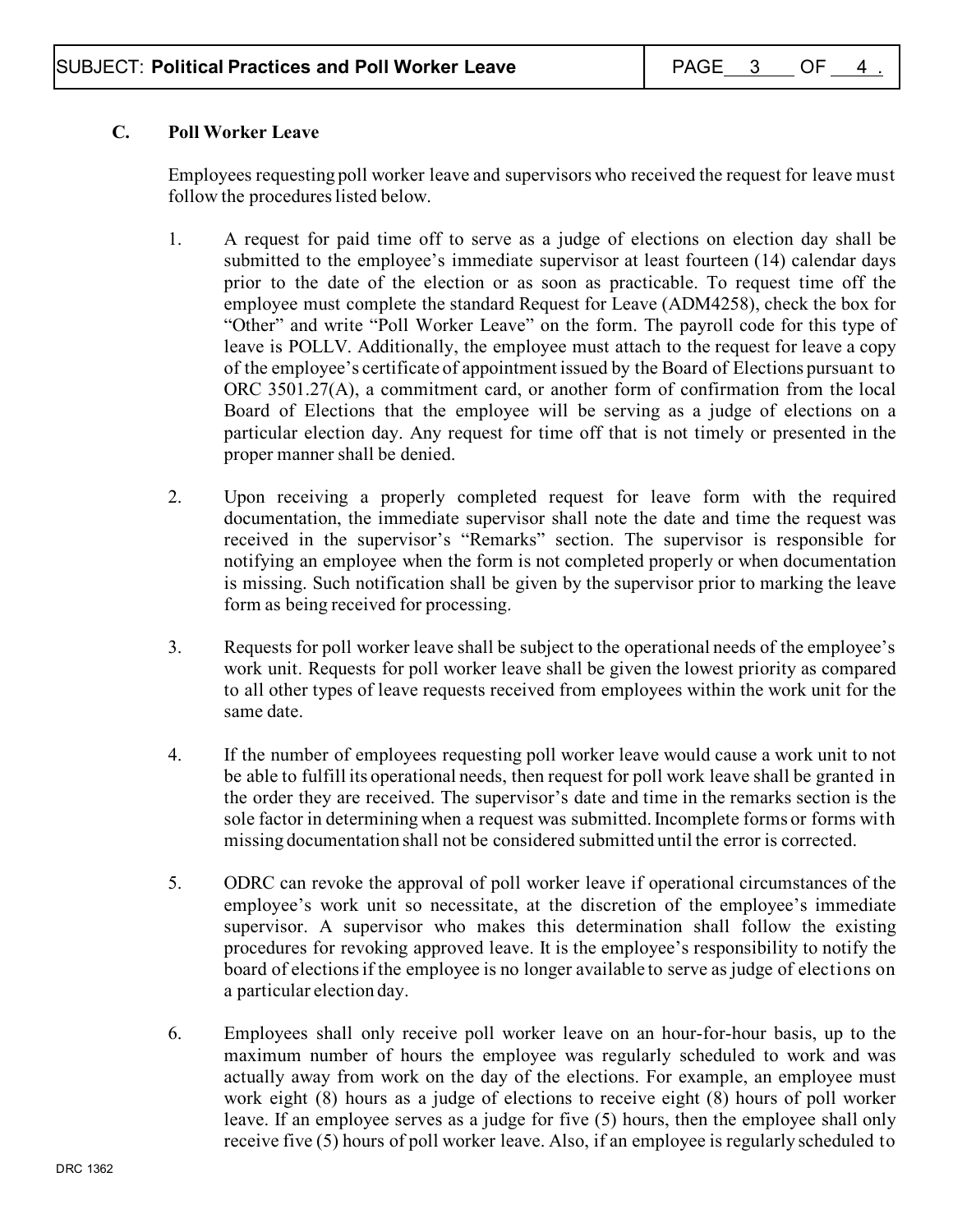# SUBJECT: Political Practices and Poll Worker Leave **Page 14 CL 14 CL 4 2 OF 4**

work eight (8) hours and works longer than 8 hours at the polls on elections day, the employee is only entitled to eight (8) hours of poll worker leave. If the employee is only away from work for a portion of their shift and does not wish to return to work for the remainder of the shift, they may request to use available leave accruals to cover the difference in leave. Any discrepancy in the amount of time an employee is regularly scheduled to work and amount of time the employee serves as a judge shall be considered time during which the employee was absent without leave (AWOL).

- 7. An employee must verify to ODRC the employee's service as a judge of elections in each instance that the employee utilizes poll worker leave. On the workday following the election on which the employee returns to work, the employee shall deliver a properly completed and signed Poll Worker Leave Verification (DRC1202) to the employee's immediate supervisor. Additionally, within five (5) working days of receiving payment from the local board of elections, the employee shall submit proof of the payment to the employee's immediate supervisor. The supervisor shall attach the copy of the proof of payment to the manager/supervisor copy of the employee's previously submitted request for leave form. Verification will not be considered timely if submitted more than six (6) months beyond the date the employee utilized poll worker leave. Failure of the employee to timely submit the required verification discussed above to the employee's immediate supervisor shall cause the employee to be considered AWOL for the day and may subject the employee to discipline, up to and including removal. Compensation received for service as a judge of an election may be retained by the employee.
- 8. Any employee who fails to follow the procedures set forth in this work rule may be subject to disciplinary action, up to and including removal. ODRC shall notify the Director of Administrative Services of any circumstances where fraud is suspected so that improper payments can be recovered.

# **Attachments:**

Appendix A - Summary of Restrictions, Permissible and Prohibited Activities for Classified Employees

## **Referenced Forms:**

Poll Worker Leave Verification Form [DRC1202](http://intra/policy/forms/DRC1202.pdf)